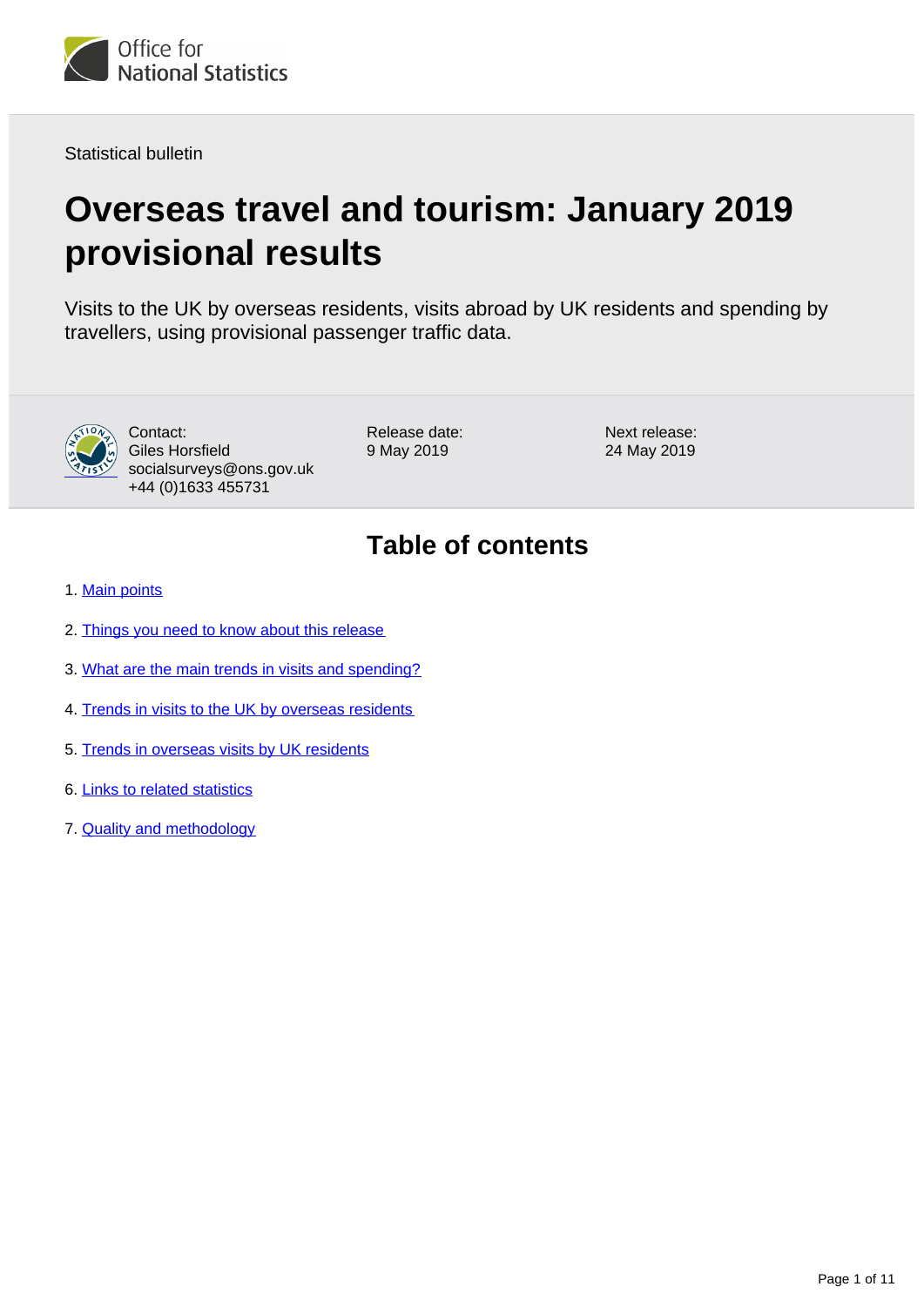## <span id="page-1-0"></span>**1 . Main points**

- There were 2.6 million visits to the UK by overseas residents in January 2019 (6% more than in January 2018).
- Overseas residents spent £1.5 billion on visits to the UK in January 2019, which was the same as January 2018.
- UK residents made 4.5 million visits overseas in January 2019 (2% fewer than in January 2018).
- UK residents spent £2.9 billion on visits overseas in January 2019 (6% more than in January 2018).

## <span id="page-1-1"></span>**2 . Things you need to know about this release**

This bulletin presents estimates of overseas visits to and from the UK. An overseas visitor means a person who, being permanently resident in a country outside the UK, visits the UK for a period of less than 12 months. UK citizens resident overseas for 12 months or more coming home on leave are included in this category. Visits abroad are visits for a period of less than 12 months by people permanently resident in the UK (who may be of foreign nationality).

Overseas travel and tourism quarterly estimates are revised during the processing of the annual dataset. The most up-to-date and accurate estimates for the previous year's published quarters can be found in the latest edition of [Travel trends.](https://www.ons.gov.uk/peoplepopulationandcommunity/leisureandtourism/articles/traveltrends/2017)

The International Passenger Survey (IPS) has recently transferred outputs from data collected on paper forms to an improved method using tablet computers. Tablet data collection was phased in gradually from September 2017 to April 2018. More **background information about the rollout** is available.

With the new tablets offering the potential to improve the quality of the IPS data collected, discontinuities arising from the introduction of tablet data collection in the IPS are possible. We have worked with academic experts and the Office for National Statistics (ONS) Methodology team to produce a method for detecting any such discontinuities.

We have continued to monitor the results as more data have become available. Analysis so far has found no detectable discontinuities, but some caution is still advised in the interpretation of data in this release.

The [Travel trends 2017: recent data collection changes and planned methodological changes](https://www.ons.gov.uk/peoplepopulationandcommunity/leisureandtourism/articles/traveltrends2017recentdatacollectionchangesandplannedmethodologicalchanges/2018-07-20) article describes further methodological changes. These are weighting adjustments to address concerns about the imbalance in the IPS between the estimates of numbers of visitors arriving and departing for different nationalities. The new method will be implemented in October 2019, when the results for the second quarter of 2019 are published. A revised back series will also be published at this time. More information about the planned changes will be published as soon as possible.

Estimates contained in this bulletin are produced from responses provided by international passengers arriving in and departing from the UK, sampled on our [International Passenger Survey](http://www.ons.gov.uk/peoplepopulationandcommunity/leisureandtourism/qmis/internationalpassengersurveyipsqmi) (IPS).

Responses to the survey are scaled up to represent all passengers using information on total international passenger traffic for the reporting period.

Estimates are based on interviews conducted when passengers end their visit. Any visits commencing in the reported month but not completed until later are not included in estimates for the reported month.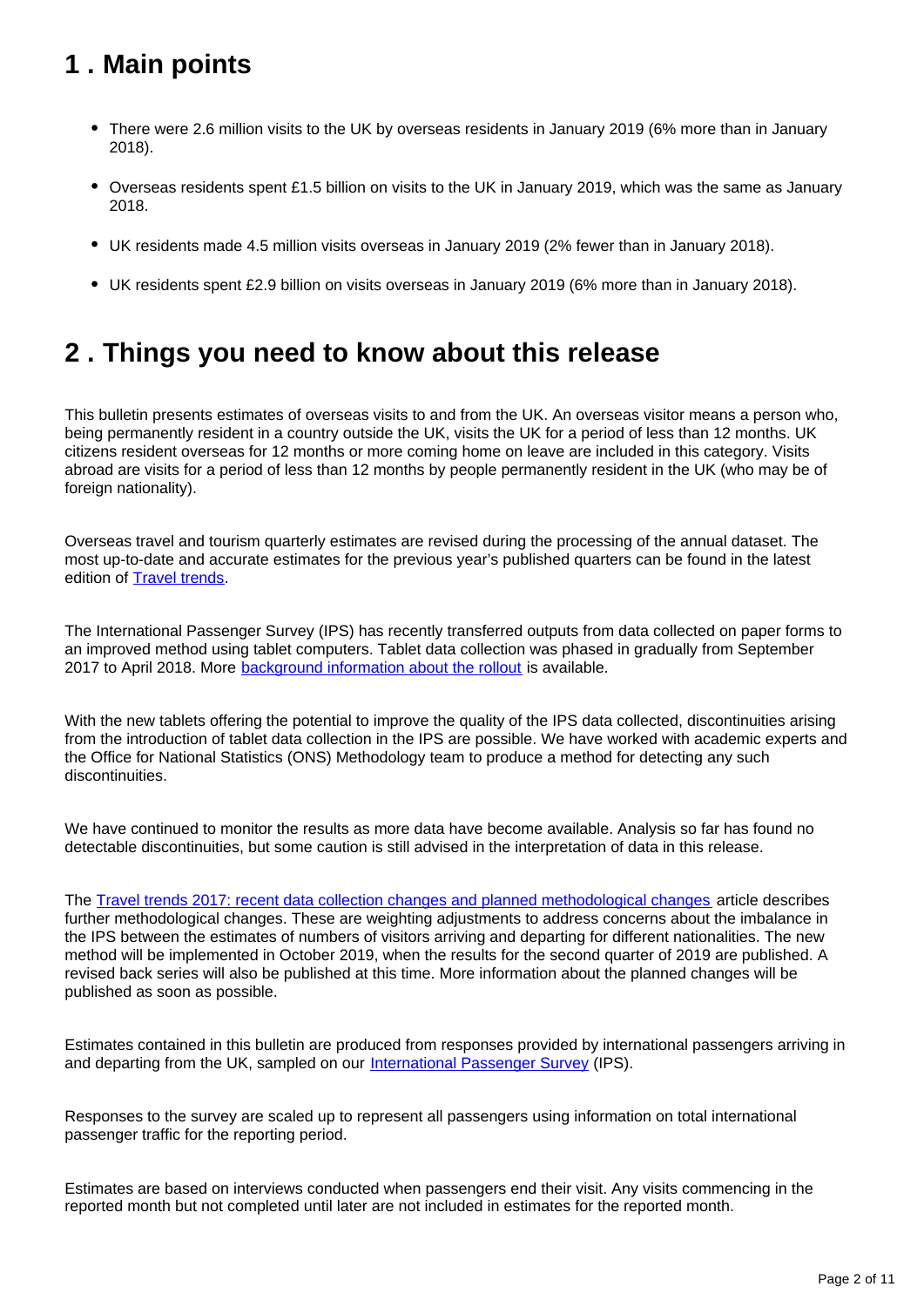The reported spend for visits include any spending associated (excluding fares) with the visit, that occur before, during or after the trip.

Parts of the bulletin refer to countries visited abroad. It should be noted that if a UK resident visited more than one country on a trip abroad, the country recorded as visited in this bulletin is the country that was visited for the longest period.

Estimates are subject to sampling error and confidence intervals are provided to help you interpret the estimates (see the Accuracy of IPS estimates section for more information). Further guidance is available about [the quality](http://www.ons.gov.uk/peoplepopulationandcommunity/leisureandtourism/qmis/internationalpassengersurveyipsqmi)  [of overseas travel and tourism estimates](http://www.ons.gov.uk/peoplepopulationandcommunity/leisureandtourism/qmis/internationalpassengersurveyipsqmi).

## <span id="page-2-0"></span>**3 . What are the main trends in visits and spending?**

UK residents consistently make more visits abroad than foreign residents make to the UK. The total amount spent by UK residents during visits abroad is also higher than the total spent by foreign residents visiting the UK. The numbers of visits and the amounts spent vary through the year, with more in the summer. This is the case both for UK residents and overseas residents. However, UK residents show a much sharper peak both in visits and spend during the month of August, which is traditionally the only complete month of the UK school summer holidays.

#### **Figure 1: Overseas residents' visits to the UK and UK residents' visits abroad are greatest in the summer**

**Overseas residents' visits to the UK and UK residents' visits abroad by month from January 2016 to January 2019**

### Figure 1: Overseas residents' visits to the UK and UK residents' visits abroad are greatest in the summer

Overseas residents' visits to the UK and UK residents' visits abroad by month from January 2016 to January 2019



#### **Source: Office for National Statistics – International Passenger Survey**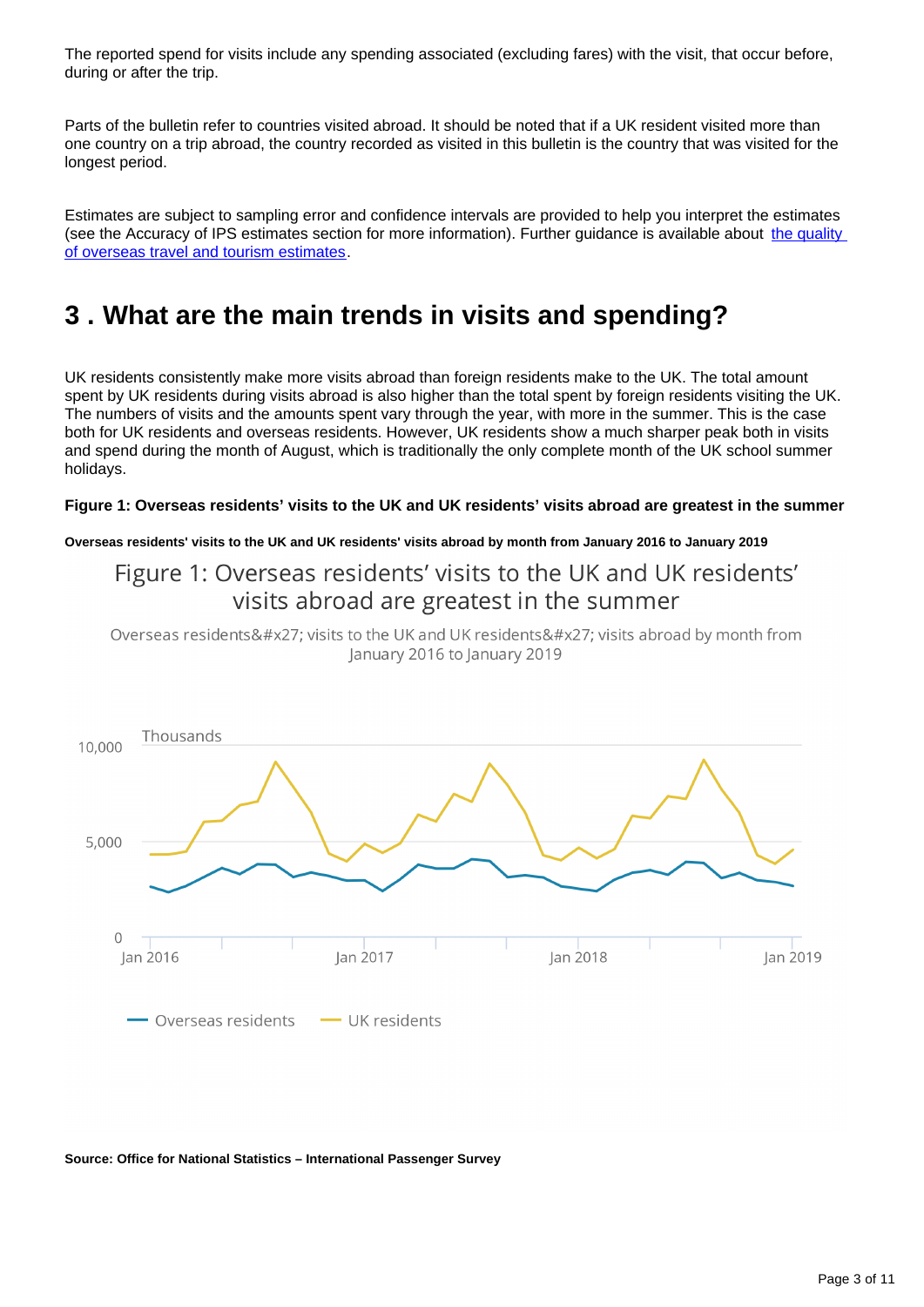#### **Figure 2: Patterns in spending over the year closely track patterns in visits to the UK, and visits overseas by UK residents**

**Spending by overseas residents in the UK and spending by UK residents overseas by month from January 2016 to January 2019**

### Figure 2: Patterns in spending over the year closely track patterns in visits to the UK, and visits overseas by UK residents

Spending by overseas residents in the UK and spending by UK residents overseas by month from January 2016 to January 2019



**Source: Office for National Statistics – International Passenger Survey**

## <span id="page-3-0"></span>**4 . Trends in visits to the UK by overseas residents**

The figures used in the commentary in this section are sourced from the following monthly overseas travel and tourism datasets:

- Table 1 Overseas residents' visits to the UK by month
- Table 2 Purpose of overseas residents' visits to the UK by month
- Table 5 Earnings in the UK and expenditure abroad by month

Overseas residents made an estimated 2.6 million visits to the UK in January 2019, which was 6% more than in January 2018. Overseas residents spent £1.5 billion on visits to the UK in January 2019, which was the same as they spent in January 2018.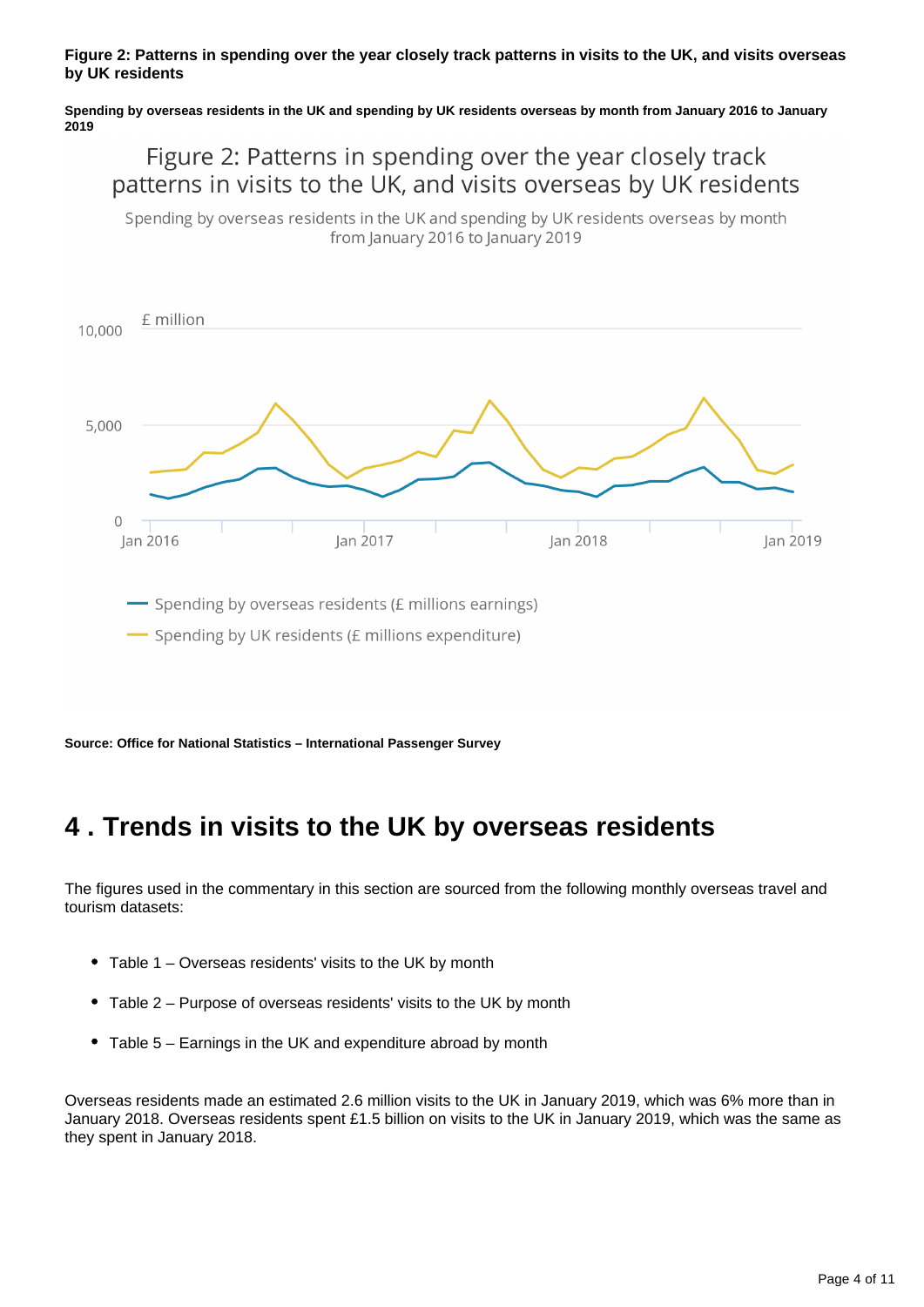During the period November 2018 to January 2019, there were 8.4 million visits to the UK, which was 3% more than the corresponding period a year earlier. Overseas residents spent £4.8 billion in the UK over this period, a decrease of 1% compared with the previous year.

Different trends were observed for different areas of the world for the period November 2018 to January 2019: there was a decrease of 4% in visits from North American residents to 0.8 million, while visits from European residents increased by 4% to 6.3 million. Visits from residents of "other countries" (countries outside Europe and America) increased by 2% to 1.3 million.

Considering the reasons for visiting the UK, holiday visits increased by 15% to 3.0 million for this period, business visits remained the same at 2.0 million and visits to friends and relatives decreased by 4% to 2.8 million. Table 1: Main visit and spending estimates for overseas residents' visits to the UK in January 2019

|                             | <b>Visits</b><br>(thousands) | % change from<br>year earlier | <b>Earnings</b><br>(£ million) | % change from<br>year earlier |
|-----------------------------|------------------------------|-------------------------------|--------------------------------|-------------------------------|
| Non seasonally adjusted     |                              |                               |                                |                               |
| January 2019                | 2,640                        | $+6$                          | 1,460                          | $\pmb{0}$                     |
| November to<br>January 2019 | 8,430                        | $+3$                          | 4,750                          | $-1$                          |
| Year to date 2019           | 2,640                        | $+6$                          | 1,460                          | $\mathbf 0$                   |
| Latest 12 months            | 37,950                       | $-2$                          | 22,720                         | $-7$                          |
| Seasonally adjusted         |                              |                               |                                |                               |
| August 2018                 | 3,140                        | $-3$                          | 1,910                          | -9                            |
| September 2018              | 3,110                        | $-1$                          | 1,660                          | $-19$                         |
| October 2018                | 3,200                        | $+4$                          | 1,960                          | $+4$                          |
| November 2018               | 3,130                        | $-5$                          | 1,860                          | $-11$                         |
| December 2018               | 3,230                        | $+6$                          | 1,840                          | +9                            |
| January 2019                | 3,180                        | $+5$                          | 1,930                          | -1                            |

**Overseas residents' visits to UK**

Source: Office for National Statistics – International Passenger Survey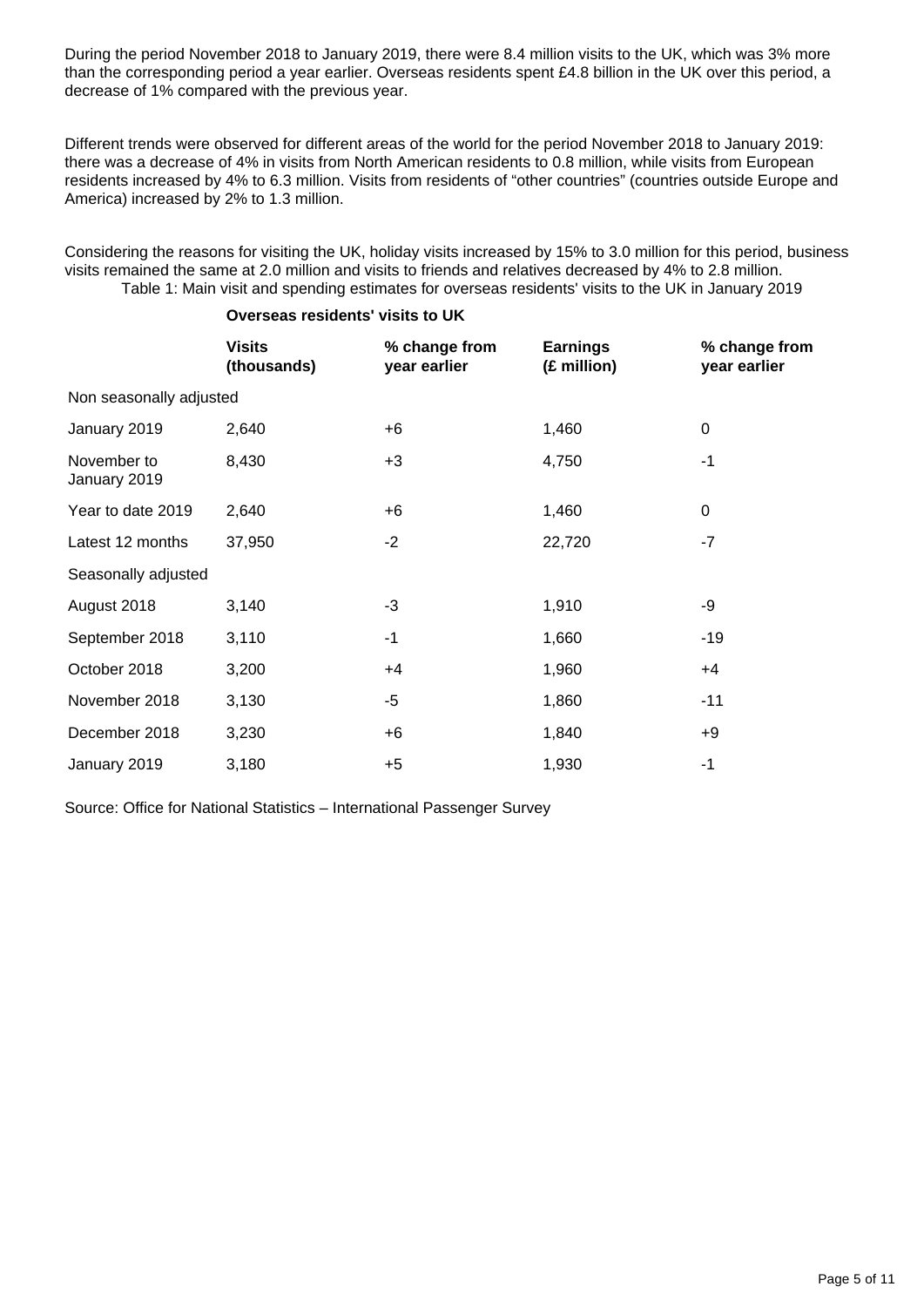### **Figure 3: Visits to the UK by overseas residents increased by 3% in the three months to January 2019 compared with the same period a year earlier**

#### **Overseas residents' visits to the UK by month from January 2016 to January 2019**

### Figure 3: Visits to the UK by overseas residents increased by 3% in the three months to January 2019 compared with the same period a year earlier

Overseas residents' visits to the UK by month from January 2016 to January 2019



**Source: Office for National Statistics – International Passenger Survey**

## <span id="page-5-0"></span>**5 . Trends in overseas visits by UK residents**

The figures used in the commentary in this section are sourced from the following monthly overseas travel and tourism datasets:

- Table 3 UK residents' visits abroad by month
- Table 4 Purpose of UK residents' visits abroad by month
- Table 5 Earnings in the UK and expenditure abroad by month

There were an estimated 4.5 million visits overseas by UK residents in January 2019, which was 2% fewer than in January 2018. UK residents spent £2.9 billion on visits overseas in January 2019, which was 6% more than in January 2018.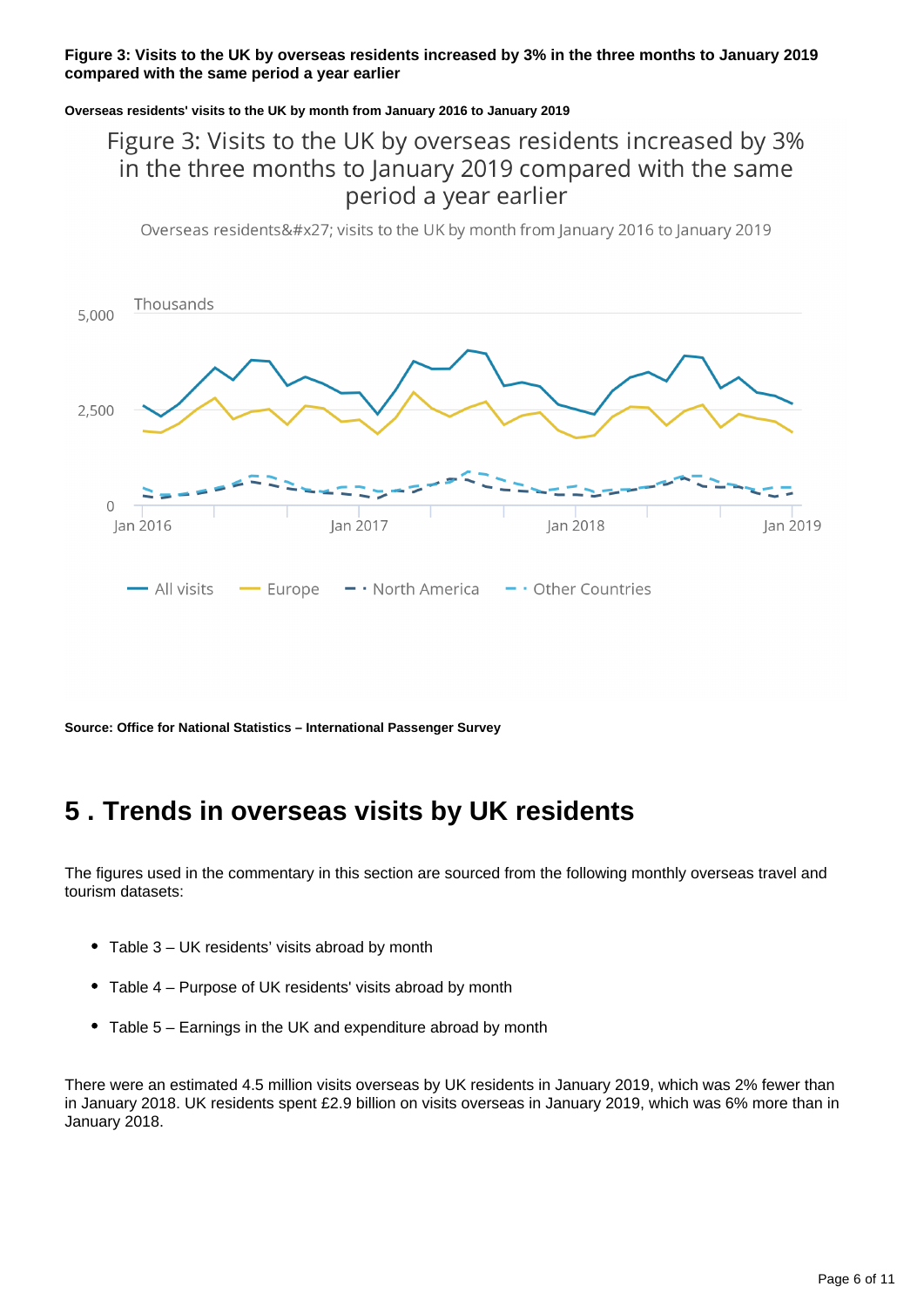During the period November 2018 to January 2019, there were 12.6 million visits abroad by UK residents, which was 2% fewer than the corresponding period a year earlier. UK residents spent £7.9 billion on these visits, 5% more than in the same period of 2018. There were 9.3 million visits to European countries, a decrease of 5% compared with the same period a year earlier. Visits to "other countries" (countries outside North America and Europe) were 2.5 million and the same as a year earlier. However, there was an increase in visits to North America of 29% to 0.8 million.

Considering the reasons for visits, holiday visits decreased by 4% (to 6.7 million) for the period November 2018 to January 2019 from the same period in the previous year, and business visits decreased by 5% (to 1.4 million), while visits to friends and relatives increased by 2% (to 4.2 million).

Table 2: Main visit and spending estimates for UK residents' visits abroad in January 2019

### **UK residents' visits abroad**

|                          | Visits<br>(thousands) | % change from Expenditure<br>year earlier | (£ million) | % change from<br>year earlier |
|--------------------------|-----------------------|-------------------------------------------|-------------|-------------------------------|
| Non seasonally adjusted  |                       |                                           |             |                               |
| January 2019             | 4,540                 | $-2$                                      | 2,890       | $+6$                          |
| November to January 2019 | 12,610                | $-2$                                      | 7,910       | $+5$                          |
| Year to date 2019        | 4,540                 | $-2$                                      | 2,890       | $+6$                          |
| Latest 12 months         | 71,810                | -1                                        | 45,990      | $+2$                          |
| Seasonally adjusted      |                       |                                           |             |                               |
| August 2018              | 6,160                 | $+3$                                      | 3,840       | $+2$                          |
| September 2018           | 6,010                 | -5                                        | 3,740       | 0                             |
| October 2018             | 6,060                 | 0                                         | 3,980       | 12                            |
| November 2018            | 5,980                 | $\mathbf 0$                               | 3,760       | -1                            |
| December 2018            | 5,860                 | $-2$                                      | 4,020       | $+8$                          |
| January 2019             | 5,920                 | -1                                        | 3,950       | $+6$                          |

Source: Office for National Statistics – International Passenger Survey (IPS)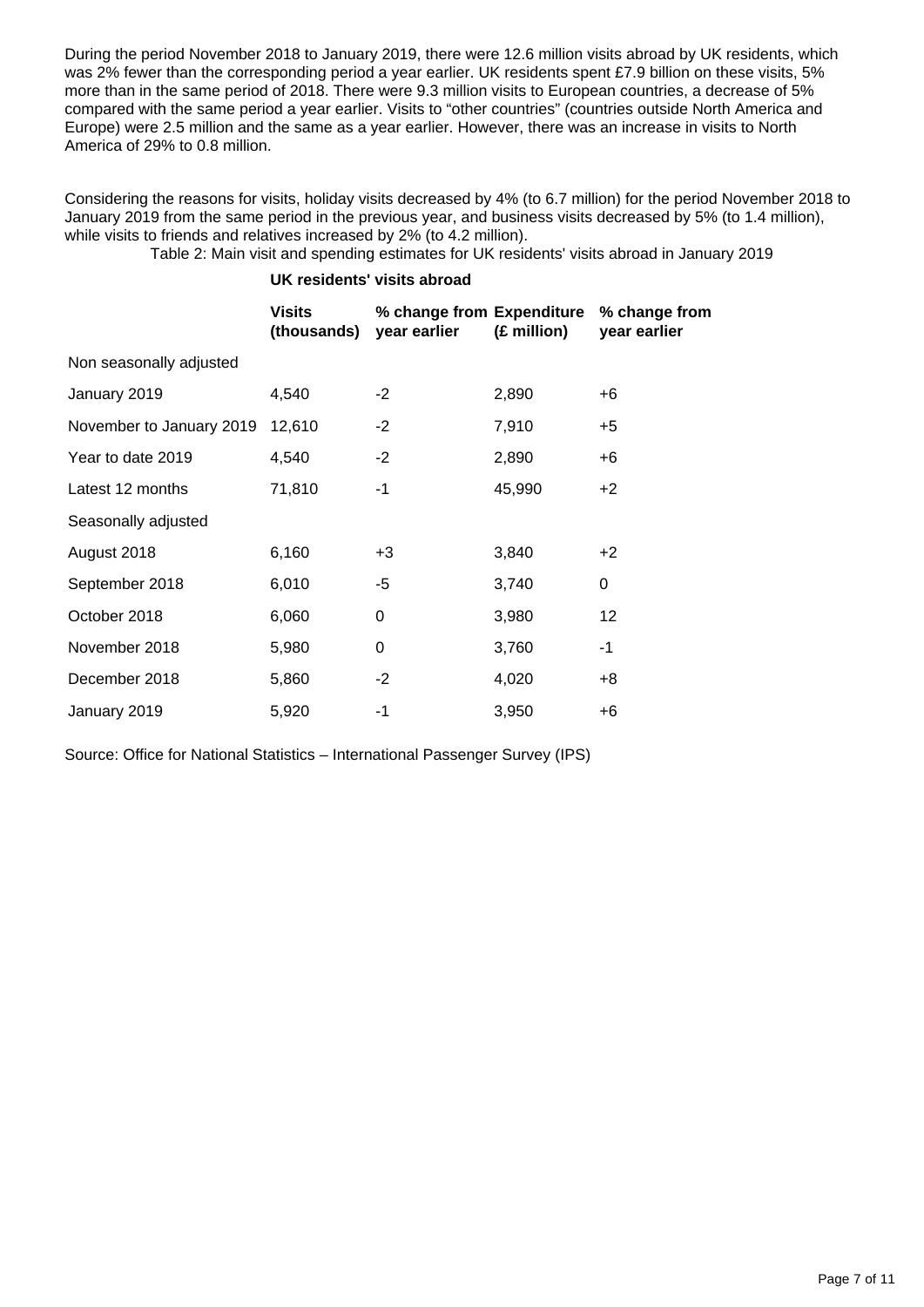### **Figure 4: There were 2% fewer visits overseas by UK residents in the three months to January 2019 compared with the same period a year earlier**

#### **UK residents' visits abroad by month (non-seasonally adjusted) from January 2016 to January 2019**

### Figure 4: There were 2% fewer visits overseas by UK residents in the three months to January 2019 compared with the same period a year earlier

UK residents' visits abroad by month (non-seasonally adjusted) from January 2016 to January 2019



**Source: Office for National Statistics – International Passenger Survey**

## <span id="page-7-0"></span>**6 . Links to related statistics**

[Travel trends:](http://www.ons.gov.uk/peoplepopulationandcommunity/leisureandtourism/articles/traveltrends/previousReleases) the latest article (Travel trends 2017) was published on 17 August 2018, the next article (Travel trends 2018) is due to be published on 24 May 2019. This provides final overseas travel and tourism estimates and more detailed analysis of visits and spending, including analysis by demographics, towns visited in the UK and countries visited by residents of different parts of the UK.

[Travelpac:](http://www.ons.gov.uk/peoplepopulationandcommunity/leisureandtourism/datasets/travelpac) a dataset that allows you to conduct your own analyses of quarterly and annual data on main variables – the datasets are provided in SPSS and Excel.

[Overseas travel and tourism quarterly:](http://www.ons.gov.uk/peoplepopulationandcommunity/leisureandtourism/articles/overseastravelandtourismprovisionalresults/previousReleases) the latest article (for Quarter 3, July to September 2018) was published on 17 January 2019. This provides more detailed analysis of visits and spending, isolating aspects such as countries of visit, mode of travel used, nationality of visitors and regions of the UK visited.

[Overseas travel and tourism monthly:](https://www.ons.gov.uk/peoplepopulationandcommunity/leisureandtourism/bulletins/overseastravelandtourism/previousReleases) the latest bulletin (January 2019) was published on 9 May 2019. This provides provisional results of visits to the UK by overseas residents, visits abroad by UK residents and spending by travellers, using provisional passenger traffic data.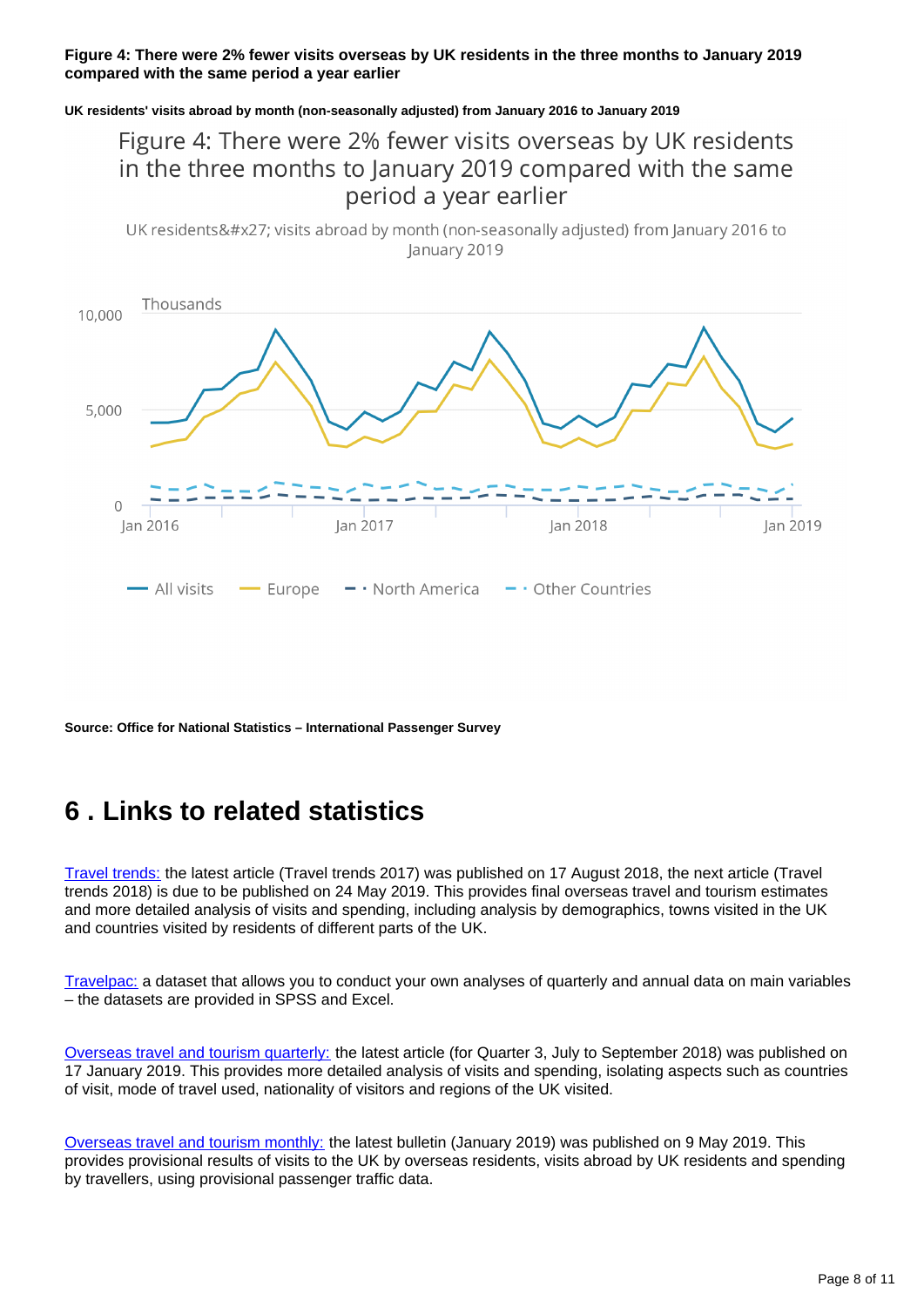## <span id="page-8-0"></span>**7 . Quality and methodology**

The [International Passenger Survey \(IPS\) Quality and Methodology Information](https://www.ons.gov.uk/peoplepopulationandcommunity/leisureandtourism/qmis/internationalpassengersurveyipsqmi) report contains important information on:

- the strengths and limitations of the data and how it compares with related data
- uses and users of the data
- how the output was created
- the quality of the output including the accuracy of the data

The International Passenger Survey Methodological Information outlines definitions and sample methodology.

### **Accuracy of IPS estimates**

This section describes how revisions are carried out in the standard production cycle of the survey. Additional potential revisions, to be made on a one-off basis, are described in the Things you need to know about this release section.

Figures for the most recent months are provisional and subject to revision in light of more accurate data on passenger figures becoming available at the end of each quarter, and additional passenger data obtained at the end of each year.

International Passenger Survey (IPS) monthly estimates are revised in line with the IPS revisions policy. The revisions policy is available in the [IPS quality and methodology report](http://www.ons.gov.uk/peoplepopulationandcommunity/leisureandtourism/qmis/internationalpassengersurveyipsqmi), to assist you in the understanding of the cycle and frequency of data revisions. You are strongly advised to read this policy before using these data for research or policy-related purposes.

Planned revisions usually arise from the receipt of revised passenger traffic data. Unplanned revisions are made to correct errors to existing data, identified later in the quarterly and annual processing cycle. Those of significant magnitude will be highlighted and explained.

Revisions to published monthly IPS estimates can be expected at the following times in the normal overseas travel and tourism publication schedule:

- monthly estimates for the current reference year will usually be revised and statistically benchmarked across the quarter, following the publication of the quarterly estimates which that month falls within
- monthly and quarterly estimates for the current reference year will be revised in the survey year's annual data release (Travel trends)
- monthly estimates for the full calendar year will be statistically benchmarked as part of the annual data processing and the monthly estimates for the year will then be replaced in the monthly release, with the benchmarked estimate following publication of the annual report (Travel trends)

All other revisions will be regarded as unplanned and will be dealt with by non-standard releases. All revisions will be released in compliance with the same principles as other new information. Please refer to our quide to [statistical revisions](http://www.ons.gov.uk/ons/guide-method/revisions/guide-to-statistical-revisions/index.html).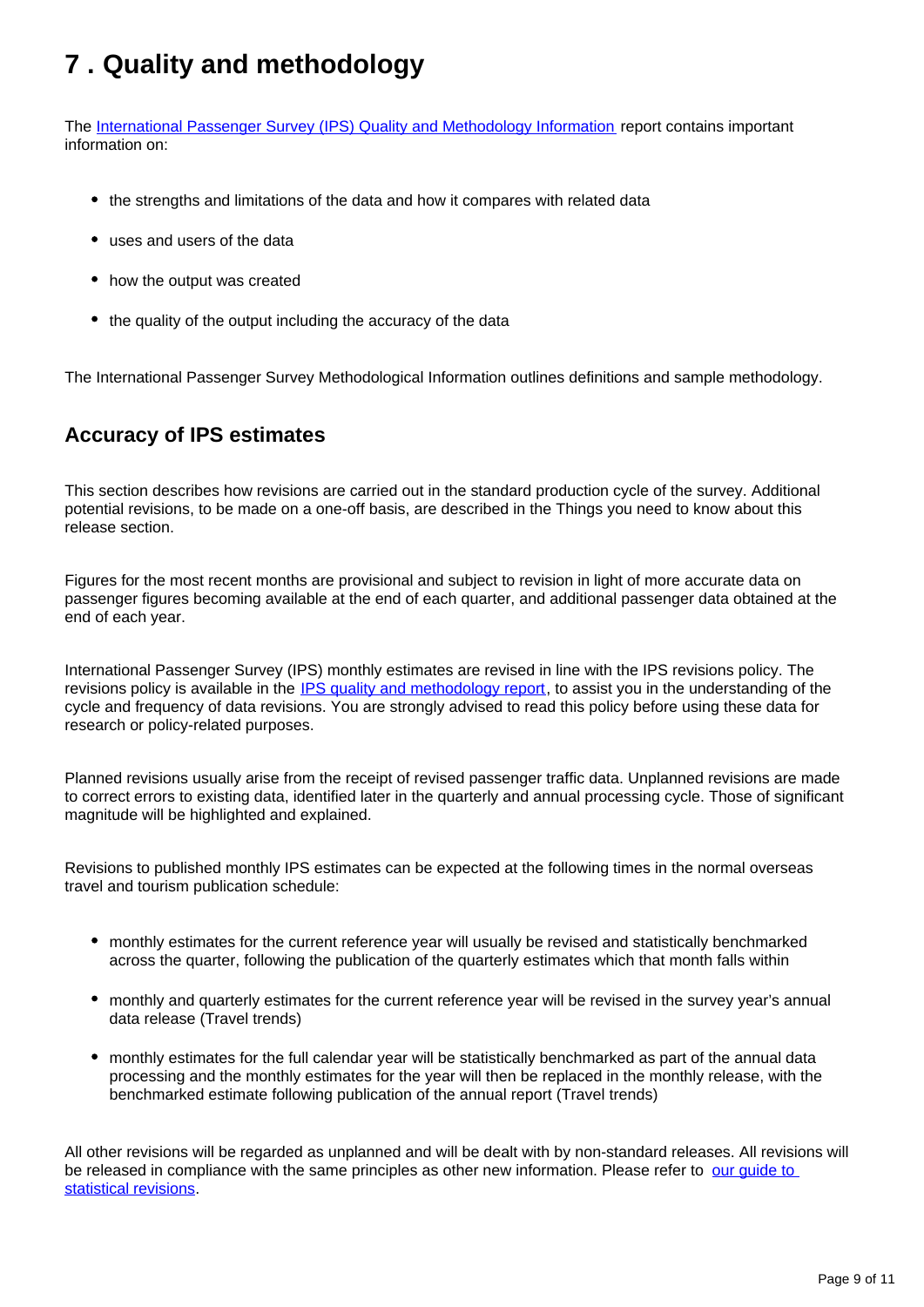Seasonally adjusted figures are no longer shown in the main figures in the bulletin but continue to be presented in the tables.

The estimates produced from the IPS are subject to sampling errors that occur because not every traveller to and from the UK is interviewed on the survey. Sampling errors are determined both by the sample design and by the sample size. Generally speaking, the larger the sample supporting a particular estimate, the proportionately lower its sampling error. The survey sample size is approximately 20,000 per month. However, as the intensity of the sampling varies at each port, figures of a similar magnitude will not necessarily have the same percentage sampling error.

Accuracy of the estimates is expressed in terms of confidence intervals. The confidence interval is a range within which the true value of a proportion lies with known probability. For example, the 95% confidence interval represents the range into which there are 19 chances out of 20 that the true figure would fall had all passengers been sampled. This is obtained as plus or minus 1.96 multiplied by the standard error.

Table 3: Confidence intervals relating to overseas travel and tourism estimates in January 2019

| January 2019 monthly estimates                       |       | <b>Relative 95%</b><br><b>Estimate Confidence Interval</b><br>$(+/- % of the estimate)$ |
|------------------------------------------------------|-------|-----------------------------------------------------------------------------------------|
| Visits to UK by overseas residents (thousands) 2,640 |       | 10.5%                                                                                   |
| Earnings from visits to UK (£ million)               | 1.460 | 11.6%                                                                                   |
| Visits abroad by UK residents (thousands)            | 4.540 | $8.4\%$                                                                                 |
| Expenditure on visits abroad (£ million)             | 2,890 | 11.6%                                                                                   |

Confidence intervals for [quarterly](http://www.ons.gov.uk/peoplepopulationandcommunity/leisureandtourism/articles/overseastravelandtourismprovisionalresults/previousReleases) and [annual](http://www.ons.gov.uk/peoplepopulationandcommunity/leisureandtourism/articles/traveltrends/previousReleases) estimates are provided in our relevant overseas travel and tourism publications.

One indication of the reliability of the main indicators in this release can be obtained by monitoring the size of revisions. Table 4 records the size and pattern of revisions to the quarterly IPS data that have occurred over the last five years to the following main seasonally adjusted estimates:

- the number of visits by overseas residents to the UK (GMAT)
- the number of visits abroad by UK residents (GMAX)
- earnings made from overseas residents in the UK (GMAZ)
- expenditure abroad by UK residents (GMBB)